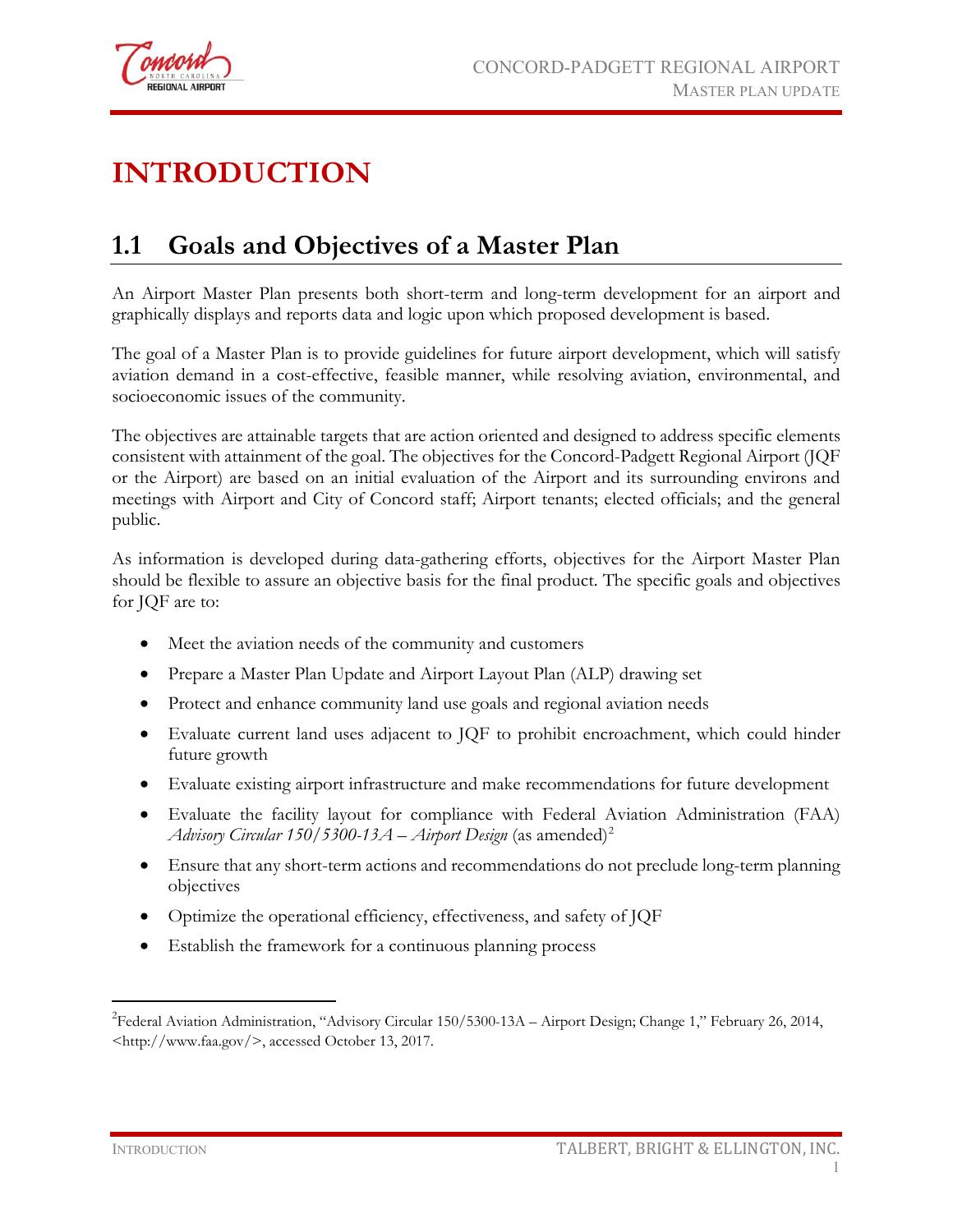

- Continue to meet the needs of JQF tenants and help expand and attract new tenants
- Ensure that JQF continues in its role of supporting the economy of the City of Concord and Cabarrus County

## **1.2 Purpose of the Concord-Padgett Regional Airport Master Plan Update**

An update to the JQF Airport Master Plan is being initiated by the City of Concord (the City) to provide direction and guidance regarding airport sustainability for future airport development priorities and justification for improvements. The Airport Master Plan Update will reassess planned development with respect to recent activity trends and economic indicators. Above all, the update follows federal and state policy in providing for a facility that is:

- Safe and efficient in accordance with airport design standards
- Economically viable and substantially user-supported
- In accordance with local, regional, state, and national goals
- Providing customers with safe, secure, and service-oriented operations

An evaluation of JQF facility needs will be completed for a 20-year planning period. The Airport Master Plan Update will comprehensively examine land use and facility requirements, emergency operations in the event of a natural disaster, and viable commercial service. The JQF ALP will depict these improvements, as adopted by the City of Concord and accepted by the FAA and North Carolina Department of Transportation Division of Aviation (NCDOT-DOA). The approved ALP will enable the City to apply for funding for improvements, as eligible under the respective federal and state airport grant-in-aid programs.

#### **1.2.1 Key Issues**

Overall, the goal of the Airport Master Plan Update is to identify the orderly development of facilities essential to meeting the needs of the airport's users. Major study objectives include:

- Security, safety, service, and economic viability at JQF
- Evaluate airfield and airspace capacity
- Identify and create a plan to provide for the needs of JQF customers, users, and stakeholders
- Create a plan to ensure that JQF continues to be an economic engine for the City of Concord and Cabarrus County